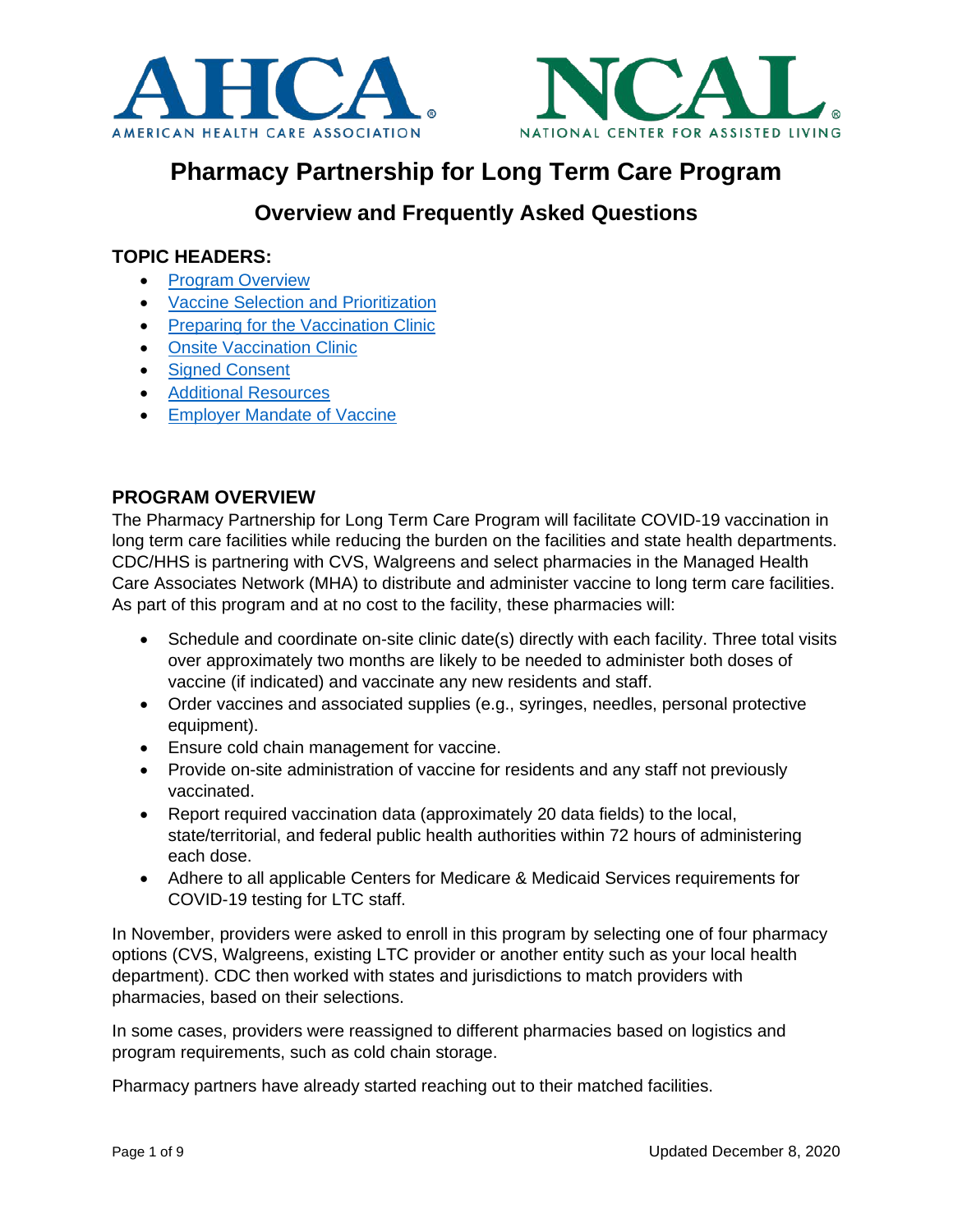



## <span id="page-1-0"></span>**VACCINE SELECTION AND PRIORITIZATION**

#### **Q. Who gets the vaccine first?**

**A.** The Centers for Disease Control (CDC) [Advisory Committee on Immunization Practices](https://cl.exct.net/?qs=b027dd6656cb35ba14a967d5db9a7a004272a64bdf752fbb62029b8b077782c76f9228b54c3a93d157ab4862bf86b01bad4c263b8c60c702) (ACIP) has recommended health care workers (HCW) and long-term care (LTC) residents at the highest level of priority for the first distributions of a COVID-19 vaccine. This includes nursing facility residents, assisted living residents and residents in other resident care settings.

Final decisions on vaccine allocation is ultimately up to each state or jurisdiction. States or jurisdictions can decide to activate the federal pharmacy partnership program if they are able to allocate at least 50% of the needed doses of vaccine that will be required for the pharmacy partnership program.

#### **Q. Will assisted living and ID/DD communities receive the vaccine at the same time as skilled nursing facilities?**

**A.** The ACIP [recommendations](https://www.cdc.gov/vaccines/acip/meetings/slides-2020-12.html) have specified that when sub prioritization is needed in case of initial vaccine shortage, skilled nursing facilities and nursing homes should be prioritized over other long-term care settings. After nursing facilities, vaccine would be distributed to other longterm care settings, including assisted living facilities, residential care communities, intermediate care facilities for individuals with developmental disabilities and state veterans' homes.

The initial shipments of the vaccine will not be enough to cover the entire population of the priority group (healthcare workers and long-term care), which is anticipated to be approximately 25-30 million people.

As such, the pharmacy partnership program will prioritize skilled nursing facilities above other long-term care settings. However, we anticipate the supply of vaccine to quickly increase and be able to cover all long-term care settings quickly after the distribution begins.

#### **Q. Do we know which vaccine will be distributed to LTC through the pharmacy partnership program?**

**A.** Each state will decide which vaccine to allocate to the pharmacy partnership program.

## <span id="page-1-1"></span>**PREPARING FOR THE VACCINATION CLINIC**

#### **Q. Why hasn't my matched pharmacy partner scheduled a clinic date?**

**A.** Clinic dates may not be scheduled until after a jurisdiction activates the program.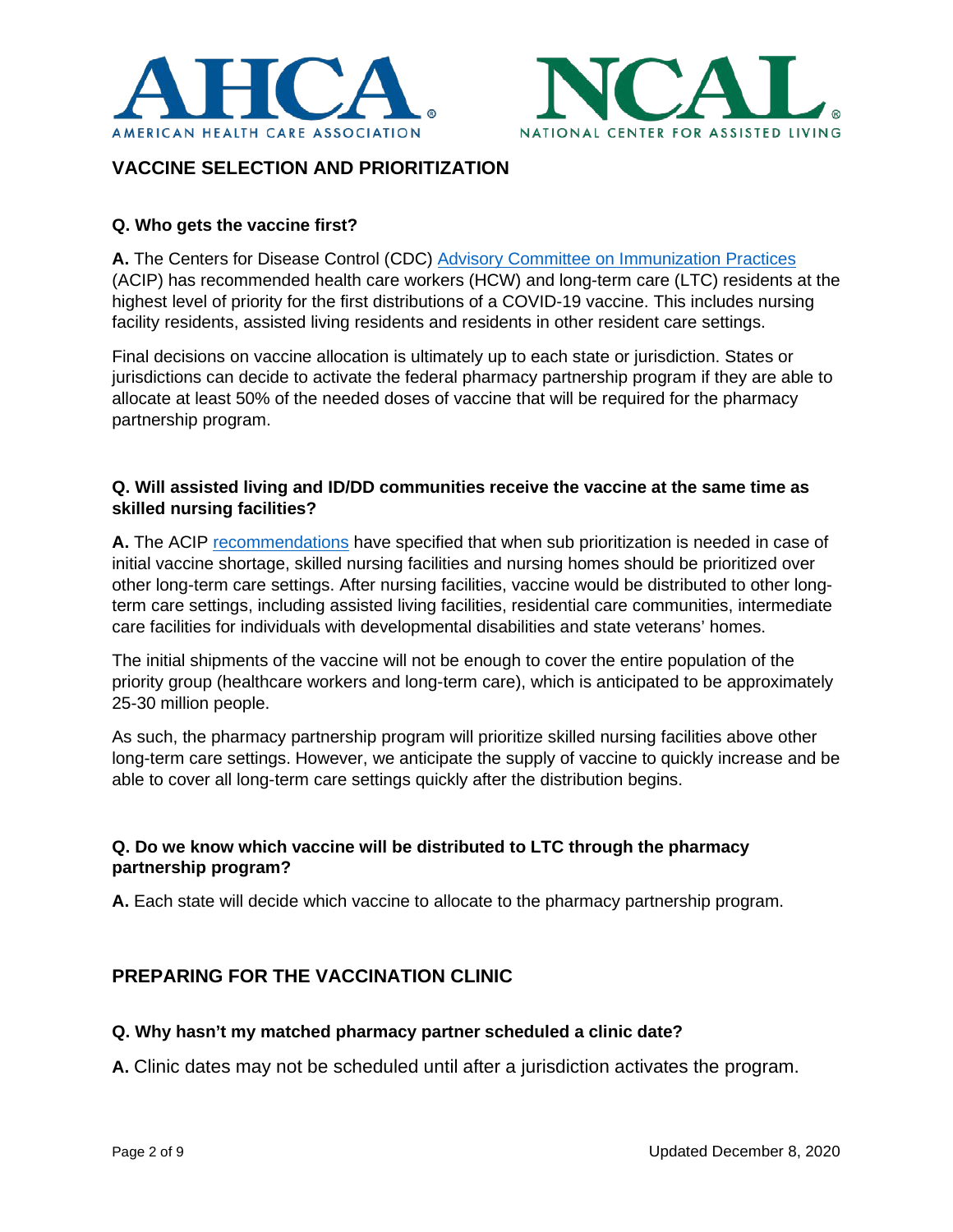



#### **Q. How can I prepare for the clinic in my facility?**

**A.** If you are matched with CVS and Walgreens, they will be sharing material with you on how to prepare for clinics. Their websites are linked below. One of the most important thing providers can do is share updated contact information, accurate head counts and other information needed (name, address, insurance status) with CVS/Walgreens/LTC pharmacy, as well as the state where requested.

- CVS website: [www.omnicare.com/covid-19-vaccine-resource](http://www.omnicare.com/covid-19-vaccine-resource)
- Walgreens website: [www.walgreens.com/covidvaccine](http://www.walgreens.com/covidvaccine)

#### **Q. Can LTC staff get vaccinated alongside residents?**

**A.** Yes, staff can be vaccinated alongside residents under the pharmacy partnership program and have been included in the estimates that CDC has made for the number of doses needed for each facility/state.

However, some states are taking different approaches to distribution. Your state may have alternative plans to vaccinate all healthcare workers, including long term care staff. We recommend contacting your state affiliate or state public health agency for more information on the different ways and locations that long-term care staff will receive the vaccine.

## <span id="page-2-0"></span>**ONSITE VACCINATION CLINIC**

#### **Q. What do I need to provide for the pharmacy clinic team coming to my facility? Do I need to provide any medical supplies or PPE?**

**A.** The pharmacy clinic team will bring the vaccine and all necessary supplies to administer the vaccine including PPE for the pharmacy team. The LTC pharmacy clinic team will let you know in their material what you need to provide.

#### **Q. How many pharmacy team members will be at the facility during the clinic?**

**A.** This will vary depending on the size of the facility and is a question to ask your matched pharmacy partner when they contact you.

#### **Q. Can the facility elect to have the vaccine administered in resident rooms vs. centralized clinic location? And if so, who will be responsible for the 15-minute observation of the resident post administration?**

**A.** This may vary depending on the pharmacy clinic team working with you. You will need to check with the pharmacy clinic team assigned to your facility.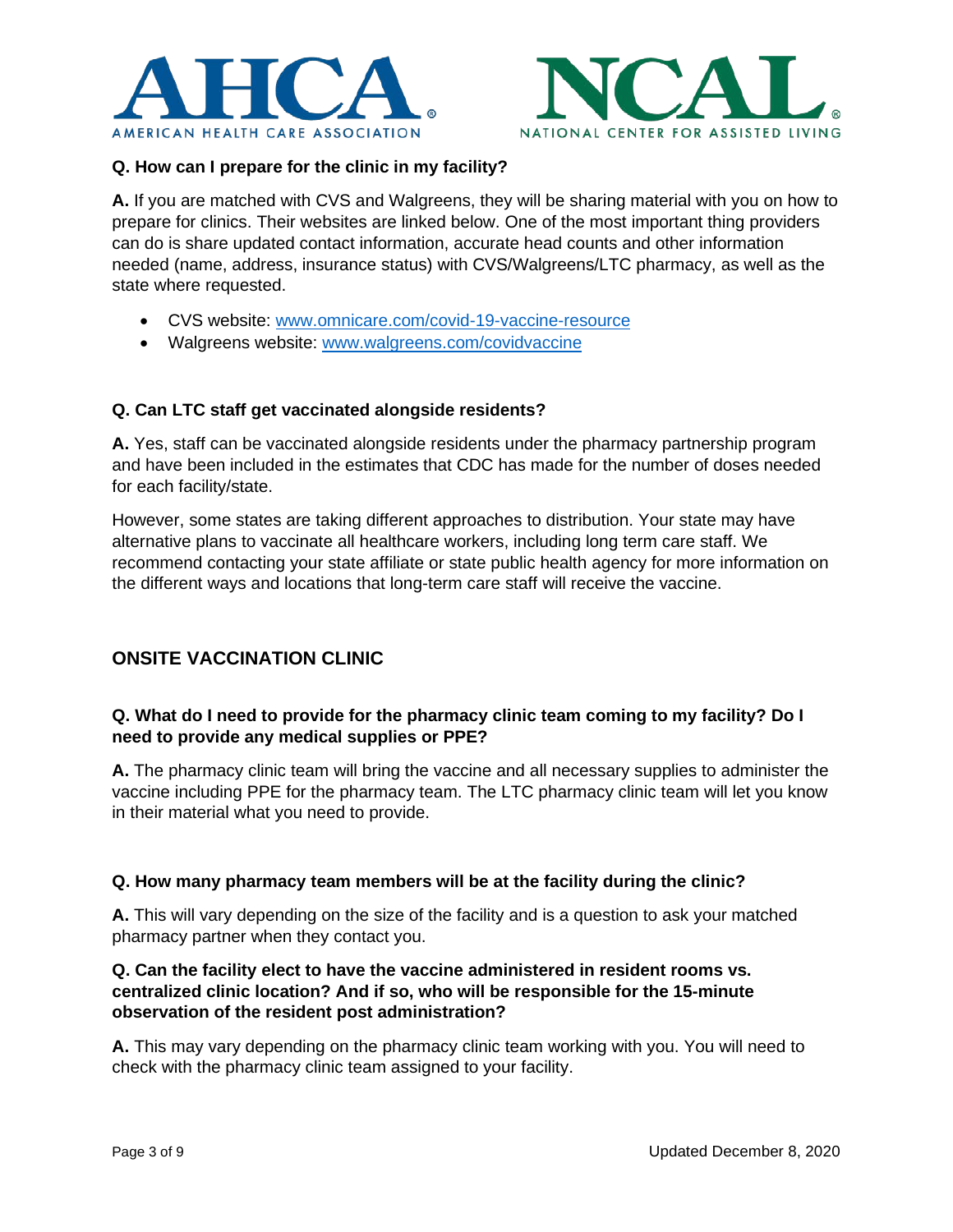



## **Q. If an adverse reaction occurs after the pharmacy clinic team leaves, is the facility required to notify the pharmacy?**

**A.** The CDC has a vaccine monitoring system called the Vaccine Adverse Event Reporting System (VAERS) as well as a smart phone-based monitoring program called V-safe. They will use these systems to actively track adverse events from the COVID-19 vaccine. Information about these programs should be provided during the onsite clinic.

#### **Q. Will the pharmacy team members remove all sharps, etc. utilized for the vaccinations from the facility?**

**A.** This is a question to ask of your matched pharmacy partner when they contact you.

#### **Q: Is there a maximum number of individuals that can be vaccinated at each clinic?**

**A:** The pharmacy partnership program has provided an estimate to the matched pharmacies based on the resident data you provided in the sign-up process and a 1:1 ratio of staff. However, this is a question to ask of your matched pharmacy partner when they contact you.

### **Q: Will a facility staff member need to be present throughout the clinic?**

**A:** This is a question to ask of your matched pharmacy partner when they contact you.

#### **Q. What happens if staff or resident refuse vaccine or are not present during the onsite clinic?**

<span id="page-3-0"></span>**A.** After the initial phase of vaccinations, facilities may continue working with the federal pharmacy partner it was matched with or shift to another pharmacy provider that is enrolled with the state to provide COVID-19 vaccine. However, it is possible that those individuals may have to wait several months to get the vaccine.

## **SIGNED CONSENT**

#### **Q. Is consent required?**

**A**. Yes, consent is required and needs to include the use of the emergency use authorization (EUA) fact sheet on the risk and benefits of the vaccine. The fact sheet will not be available until after the EUA is issued. Signed consent is not mandated by the federal government for vaccines approved under an EUA, but many vaccine providers including the LTC pharmacy clinic may require signed consent. This is an import issue and obtaining signed consent, if required, will take some time. We urge facilities to discuss this with their pharmacy partners.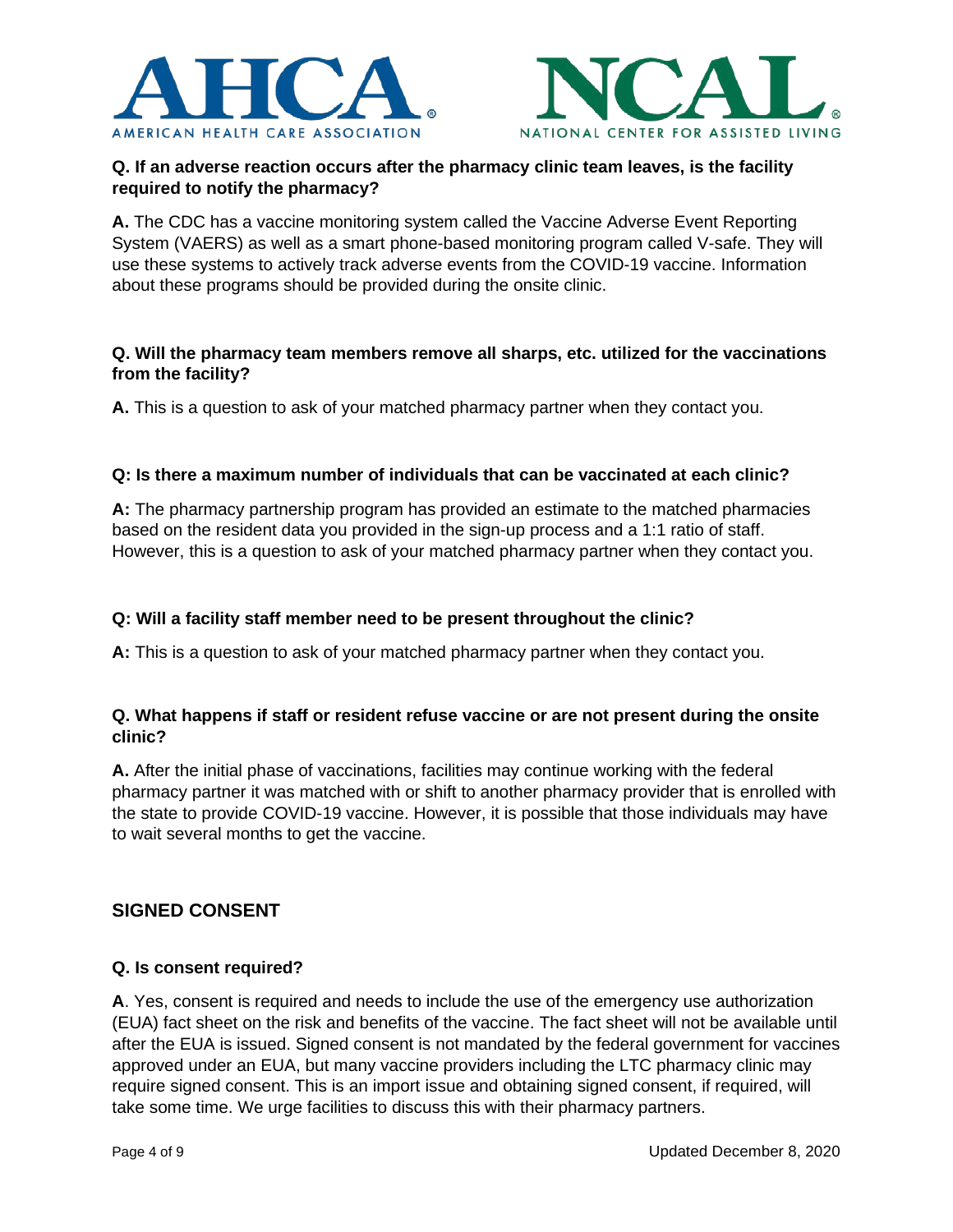



#### **Q: Can a facility start collecting consent prior to the vaccine receiving EUA?**

**A.** No, the EUA must be issued prior to collecting signed consent or documenting informed consent. The resident or their representatives must see a copy of the EUA statement/fact sheet before signing or providing consent.

#### **Q. Can a resident refuse the vaccine?**

**A.** Yes, vaccines authorized under an EUA cannot be mandated by the federal government. Residents or their representatives have the right to refuse the vaccine.

#### **Q. Can a facility use their own form to obtain signed consent for the vaccine?**

**A.** You will likely have to use the consent form provided by the pharmacy. However, this is a question to verify with the matched pharmacy partner when they contact you.

#### **Q. Does it have to be a physical signature, or can it be digital signature? Can email communication count as signed consent or does it require signature or digital signature on the form?**

**A.** This is a question to verify with the matched pharmacy partner when they contact you.

#### **Q. Does the signatory for residents unable to consent have to be one of the three legally recognized decision makers (the resident representative, designated durable power of health care attorney or legal guardian) or can any family member or close personnel friend sign it?**

**A.** This will be up to the pharmacy clinic team since signed consent is not federally mandated. However, when obtaining consent you will need to do so with the resident unless they are unable to consent, then you will need to approach the durable power of health care attorney or legal guardian for the resident or if neither available, the resident representative.

#### **Q. If the patient is unable to give consent for receiving the vaccine and consent must be obtained from a family member or resident representative, are there any suggestions on how to handle that?**

**A.** We recommend you follow the normal procedure in your state for how you obtain informed consent for any other treatments or procedures for your residents.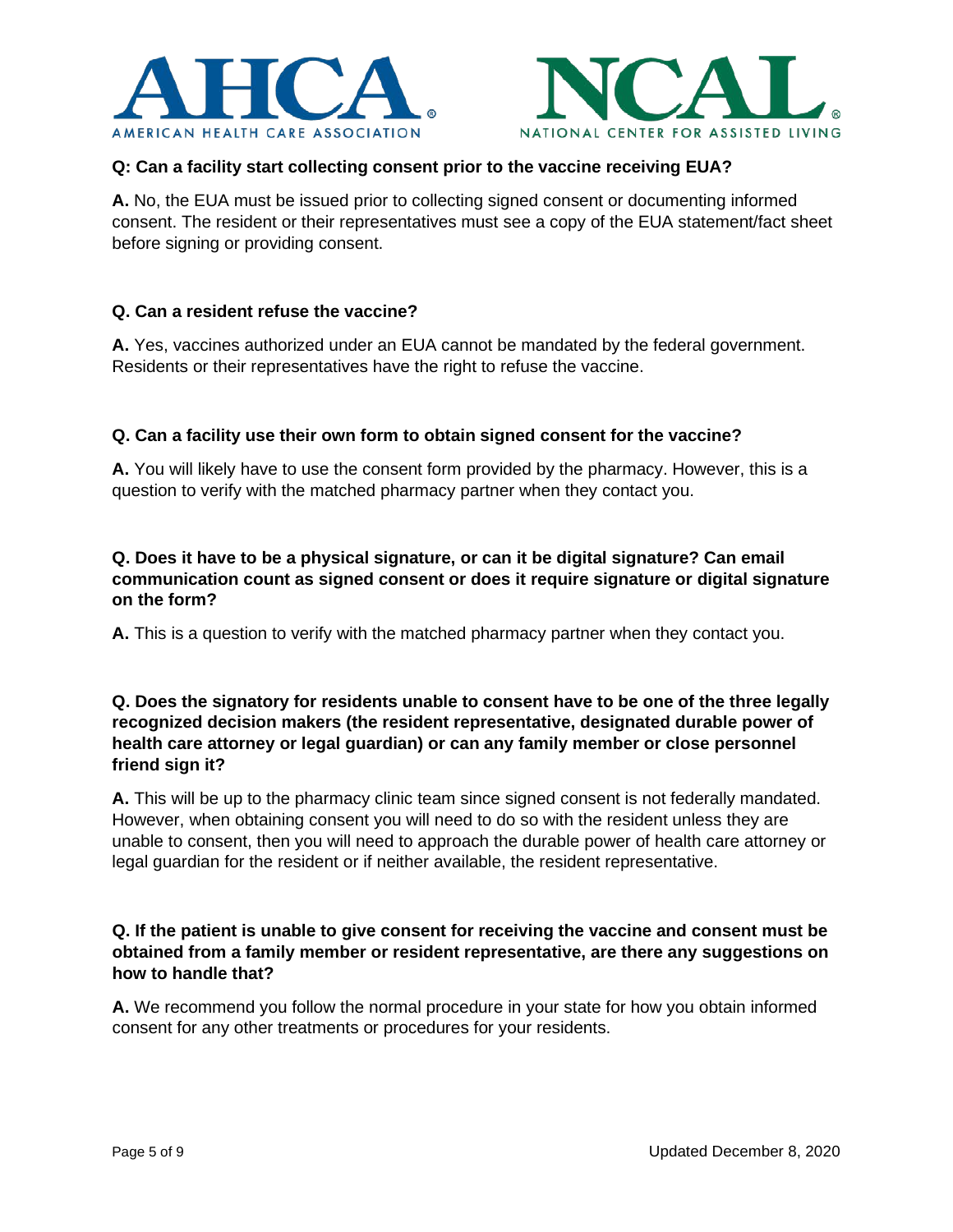



## **Q. Who can sign when the resident has dementia and has not designated a durable power or health care decision maker and there is no legal guardian?**

**A.** We recommend you follow the normal procedure in your state for how you obtain informed consent for any other treatments or procedures for your residents.

#### **Q. What happens if there is no family member available/alive?**

**A.** We recommend you follow the normal procedure in your state for how you obtain informed consent for any other treatments or procedures for your residents.

#### **Q. Does the facility have to collect consent from employees who wish to be vaccinated prior to the clinic or will pharmacy staff collect this during the clinic?**

A. This is a question to verify with your matched pharmacy partner when they contact you.

## <span id="page-5-0"></span>**EMPLOYER MANDATE OF VACCINE**

#### **Q: Will the federal government mandate the vaccine?**

**A:** Since this vaccine will be authorized under an emergency use authorization (EUA) it cannot be mandated by the federal government, but the EUA does not expressly prohibit an employer, state or locality from requiring vaccination.

#### **Q: Can the vaccine be required as a condition of employment?**

**A:** In general, under federal law an employer can require vaccination as a condition of employment where it is job-related necessity (meaning the employee's ability to perform their job will be impaired or there is significant risk of substantial harm to the health or safety of the individual or others). Given the nature of the business, employees providing healthcare services often (but not always) fall into that category. That said, the EEOC has yet to provide guidance specifically as to COVID-19.

There are, however, exceptions for medical or religious concerns under federal law. When considering whether the employee would be required to have the vaccine as a condition of employment, the employer would need to consider (i) the employee's ability to safely perform the essential functions of the job, (ii) the imminence of the risk, (iii) the severity of the harm to the health or safety of the individual or others, and (iv) the availability of reasonable accommodations to reduce the risk absent undue hardship. Depending on these circumstances, an employer may be required to accommodate an employee with a medical or religious concern by providing alternative safety equipment or PPE, teleworking, or reassignment, among other alternatives.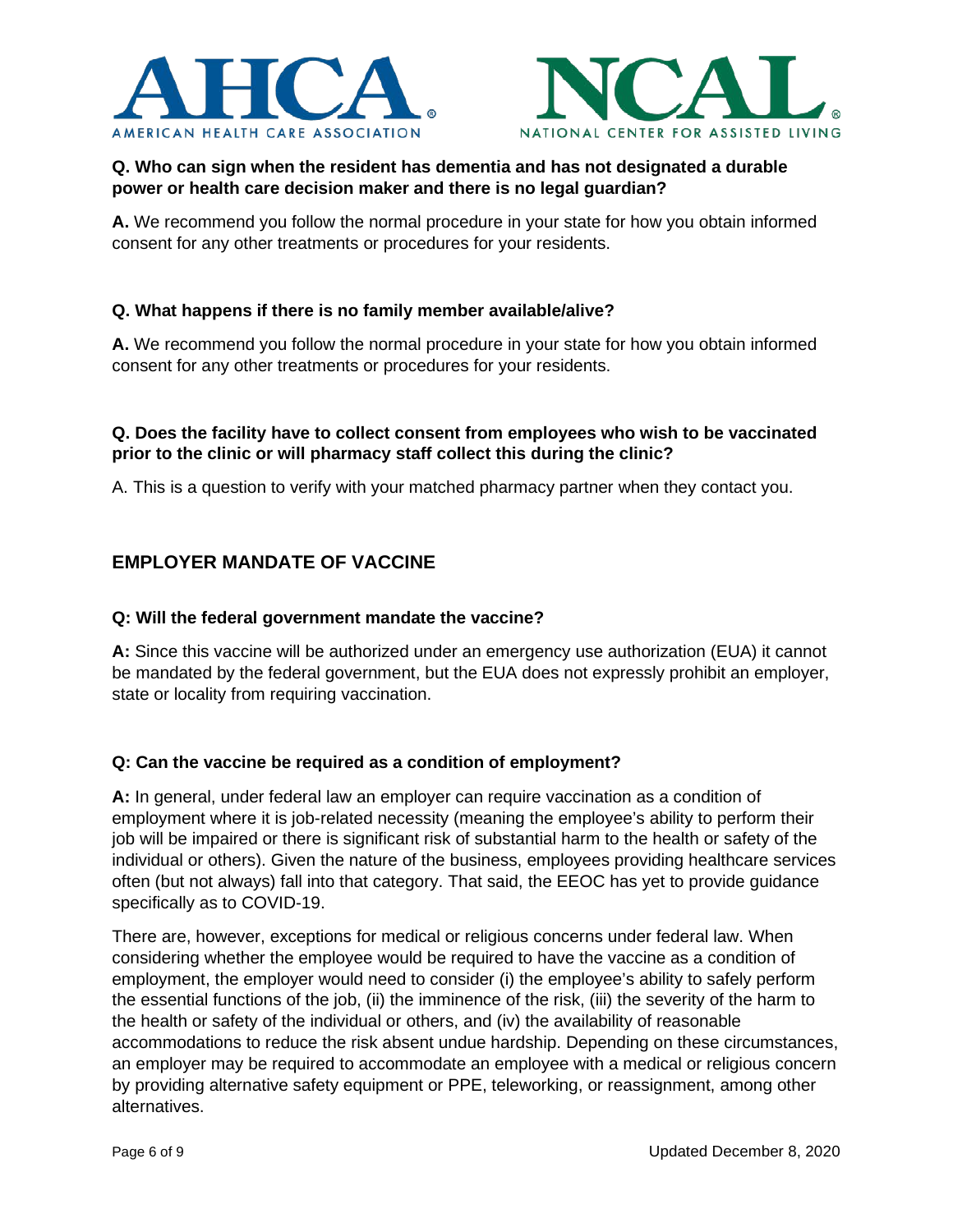



Beyond federal considerations, the ability of an employer to require a vaccine can vary from state to state and could be impacted by local laws or regulations as well. Prior to implementing any mandatory vaccination program, employers should discuss the particulars of such plan with their employment attorney to be sure to comply with applicable requirements.

#### **Q: Do union contracts impact employers' ability to create conditions of employment.**

**A:** Yes, where all or part of the workforce is unionized, federal law may obligate the employer to bargain with the appropriate union when implementing a mandatory vaccination program. Where applicable, employers should review the terms of their union agreements and discuss the issue with their employment attorney before establishing vaccination as a condition of employment.

#### **Q: Can the condition of employment be added for existing employees?**

**A:** Yes, subject to the medical and religious concerns mentioned above, but employers will want to make sure they check local and state laws and any employment contracts that may be in place. Employers should discuss this with their employment attorney as issues may arise for employees that refuse the vaccination, even if a condition of employment.

#### **Q: Are there workers compensations issues with requiring a vaccine as a condition of employment?**

**A:** Yes, if a vaccination is listed as a condition of employment, and the employee has an adverse reaction due to the vaccine, there could be potential for a worker's compensation claim.

#### **Q: Will my employees still need to use PPE after being vaccinated?**

**A:** Yes, OSHA requirements for PPE use will continue to be in place after an employee is vaccinated. Current information suggests that the vaccine takes four (4) weeks after the last dose to generate antibodies, but even in people who are vaccinated some may still have the ability to get sick and current information is unclear whether vaccinated individuals will still be able to spread the virus or not. Employers should continue to monitor developments in this information as it becomes available in the near future.

#### **Q: Can I provide incentives for employees who get the vaccine?**

**A:** Yes, if the employer maintains a voluntary vaccination program, to encourage employee participation the employer may provide incentives for employees to get the vaccine. However, if the employer requires vaccination as a mandatory requirement of employment, providing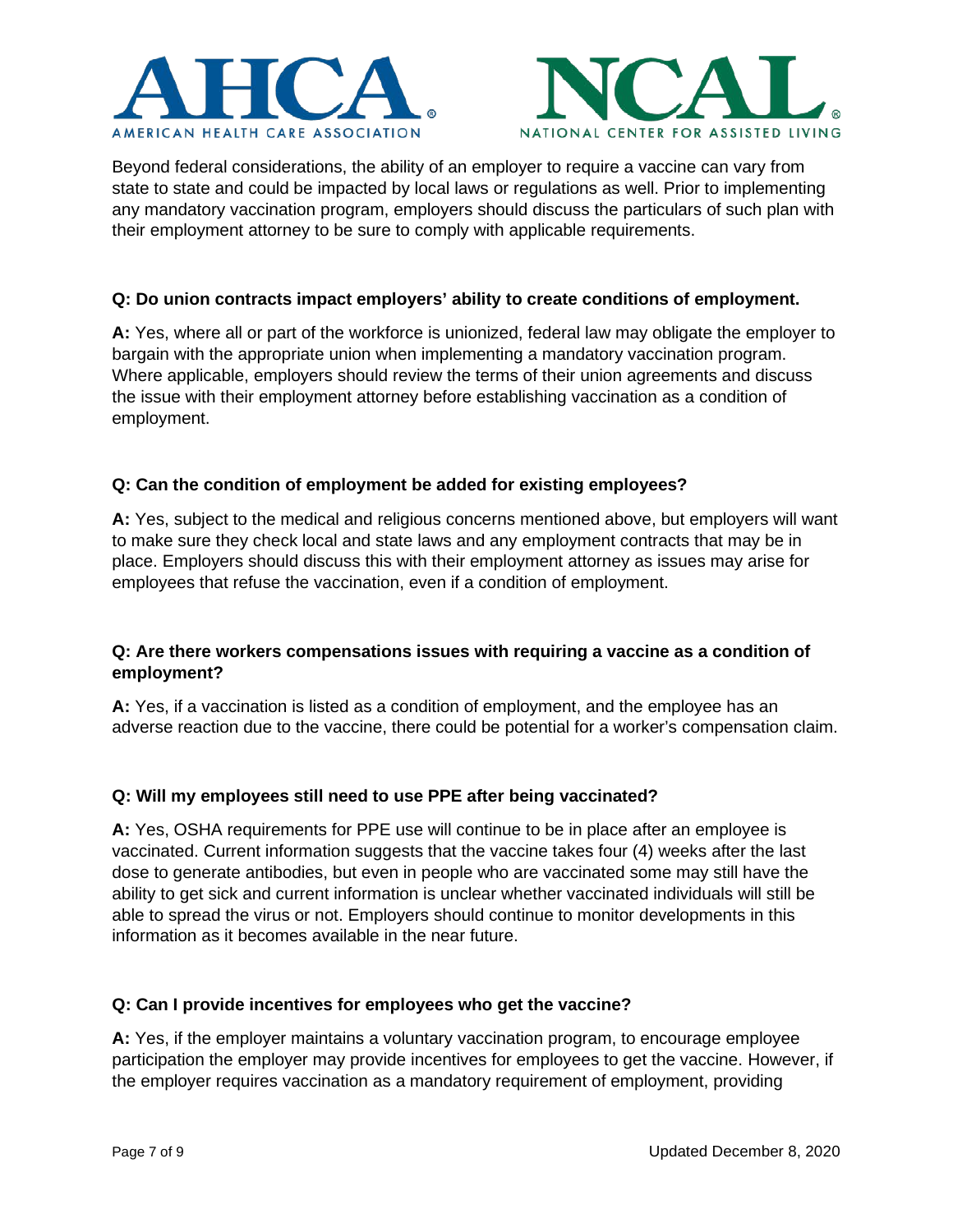



incentives is not advisable as it may create a disparate impact across certain protected characteristics such as age, disability, and religion, among other discrimination concerns.

#### **Q: Do I have to provide paid leave for employees with adverse reactions from the vaccine?**

**A:** While there is no current federal requirement for an employer to provide paid leave for an adverse reaction from the vaccine, an employer may be obligated to provide leave consistent with the Family and Medical Leave Act or ADA. Additionally, paid leave may be required under applicable state or local laws or the employer's own policies and therefore employers should consult with their employment attorney to the extent the need for leave arises.

#### **Q: Do I have to pay my employees for their time to get vaccinated?**

**A:** Where the employer maintains a vaccination program, the time an employee spends getting vaccinated is compensable regardless of whether the program is mandatory or voluntary. Additionally, the employer must cover the cost of the vaccination.

If an employer does not administer a vaccine program and does not mandate the vaccine as a condition of employment, the employer would not be required to pay for the employee's time.

Where the state or locality is requiring the vaccine, the employer would not be required to pay for the employee's time to get the vaccine, subject to the state or locality requiring that of employers.

#### **Q: What responsibilities does the employer have under OSHA to offer the vaccine?**

**A:** To date, OSHA has not issued any specific standard that would obligate an employer to require employees to provide the vaccine. While the General Duty Clause under the OSH Act obligates employers to provide a workplace "free from recognized hazards that are causing or are likely to cause death or serious physical harm to . . . employees," without further guidance from OSHA, the CDC, or other state and local public health officials on the vaccine, this catchall provision likely does not itself require employers to provide vaccinations as part of their infection control procedures. OSHA previously advised that employers may require flu vaccinations. That guidance, however, also advised that "an employee who refuses [the influenza] vaccination because of a reasonable belief that he or she has a medical condition that creates a real danger of serious illness or death (such as serious reaction to the vaccine) may be protected. For more information on OSHA Standard Interpretation, OSHA's position on mandatory flu shots for employees (Nov. 9, 2009): [https://www.osha.gov/laws](https://www.osha.gov/laws-regs/standardinterpretations/2009-11-09)[regs/standardinterpretations/2009-11-09.](https://www.osha.gov/laws-regs/standardinterpretations/2009-11-09)